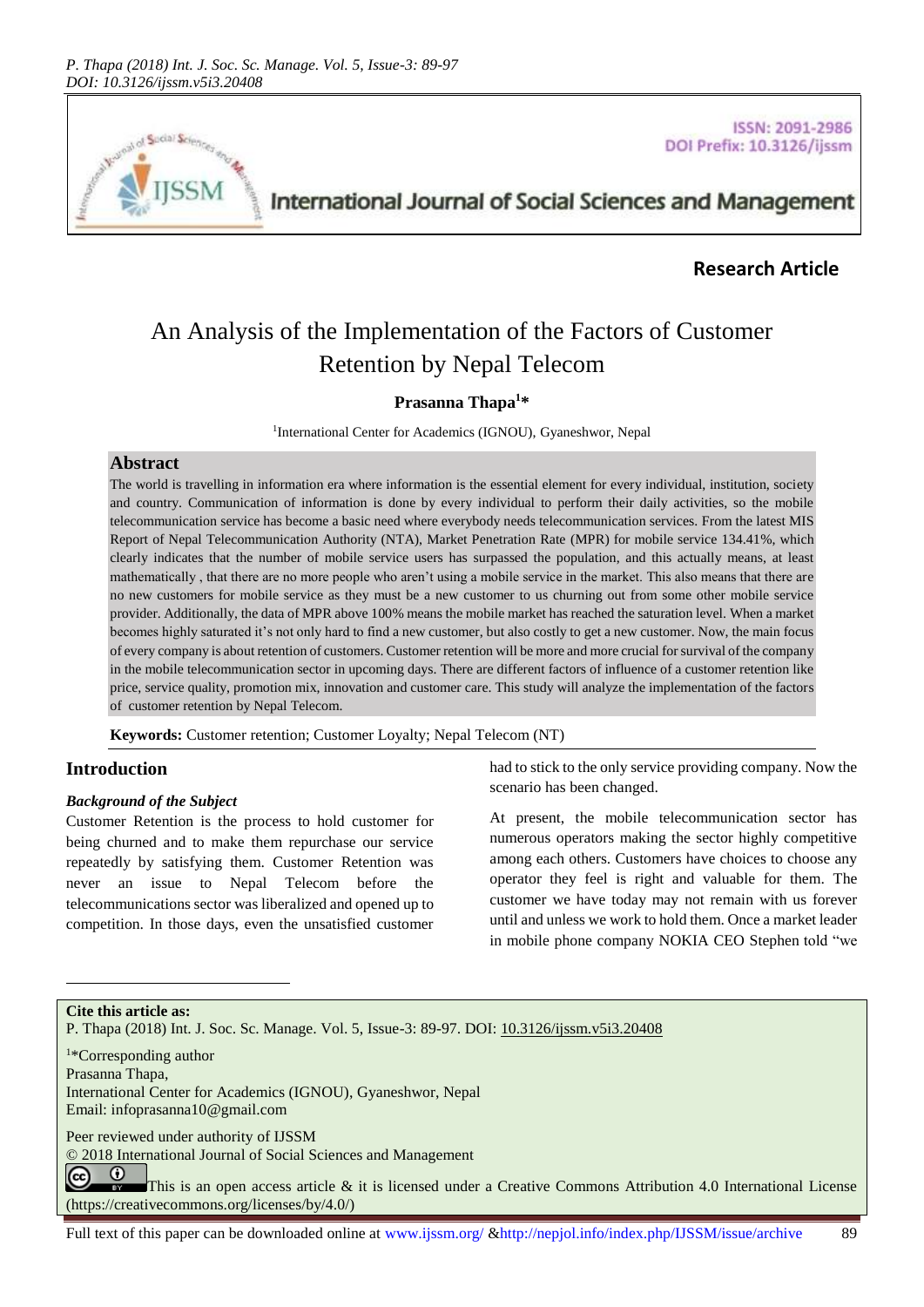didn't do anything wrong, but somehow, we lost "when they dramatically loss all their business. So we need to think that **today might be favorable for us, but tomorrow we might get wiped out.**

In such a rapidly changing market trend, we may not get a chance to hear the alarm coming from the competitors. Our life are customers, if we are not able to retain customer it is for sure we are digging our own grave.

#### *Statement of the Problem*

Mobile Penetration Rate (MPR) in most of the Asian countries has crossed 100% or is about to cross 100 % which is shown in Table 1.

**Table 1:** List of Countries by Number of Mobile Phones Numbers in Use

| S.N.           | Country     | MPR(%) |
|----------------|-------------|--------|
| 1              | India       | 89.12  |
| $\mathfrak{D}$ | South Korea | 111.5  |
| 3              | Japan       | 115.2  |
| $\overline{4}$ | China       | 96.4   |
| 5              | Nepal       | 134.41 |
| 6              | UAE         | 203.7  |

Source:https://en.wikipedia.org/wiki/List\_of\_countries\_by\_number\_of\_m obile\_phones\_in\_use

Analyzing the above data, of MPR, it depicts that the customers in the mobile telecommunication sector has reached the saturation level. Considering the dual SIM (subscriber identity module) mobile users, we can say that there are only few new customers to mobile service, they might be a new customer to us but they were already the customer to other mobile service provider. Switching of customer from one service provider to another service provider is happening in the current market scenario. Hence, in this highly saturated market the battle of the game is CUSTOMER RETENTION to win the throne of market leader.

## *The Concept*

At first, we need to know who are the customers for the mobile telecommunication sector, the influencing factors of customer retention and the function of employees to analyze the implementation of the factors of customer retention by Nepal Telecom.

### *Customer for the mobile telecommunication sector*

- $\triangleright$  Are they the one same as who buy an LED TV or Refrigerator?
	- -No, they buy just once in a decade.
- $\triangleright$  Are they the one same as who buy medicine? -No, they are active to buy only when they get ill.
- $\triangleright$  Are they the one who buys sporty CARS? -No only rich people buy sporty cars.
- $\triangleright$  Are they the one who buys HOME? -No, they just buy once in the lifetime.
- $\triangleright$  Are they the one same as who buy vegetables, fruits and food daily? -May be, but still there is a difference they get tangible benefit they can taste it.

I put these simple questions to show that customers in mobile telecommunication sector are unique. Mobile telecommunication services have become a basic need for us where poor or rich, passive or active, student or workers; everybody needs telecommunication services. Mobile telecommunication service providers are selling services to the customer not for a decade or once in a lifetime, but on a daily basis, so it's more essential to make them satisfied continuously to continue the relationship.

## *Influencing factors for Customer Retention*

**Price (P)** – Price of the service is considered as the first prime influencing factor of customer retention .Telecommunication is being a part of our basic need we use the services but choose the service provider who can provide lower price compare to other. Pricing strategy can be categorized into three groups: cost-based pricing, competition-based pricing and customer value-based pricing as presented by Andreas Hinterhuber (2008). Among them customer value based pricing is superior which take into account the customer willingness to pay. Price must have a value.

**Service Quality (SQ)-** Every telecommunication service provider provides the similar voice and data communication as their service to the customers. However, what differentiates them from the other service providers? It is the service quality. Service quality of the second prime influencing factors of customer retention. Service quality in mobile telecommunication sector is the integration of the **quality of mobile network** and **quality of delivery of service**. The **quality of mobile network** for voice and data must meet all the QoS parameter is given in Table 2.

| Table 2: QoS Parameter for Voice and Data |  |  |  |  |  |
|-------------------------------------------|--|--|--|--|--|
|-------------------------------------------|--|--|--|--|--|

| <b>QoS Parameter for Voice</b>            | <b>QoS</b> Parameter for<br>Data |
|-------------------------------------------|----------------------------------|
| Speech Quality                            | Data Throughput                  |
| Service Coverage Area                     | Congestion in the<br>networks    |
| Call Setup Success Rate and<br>Setup Time | Latency and Jitter               |
| Call Drop Rate, etc.                      | Packet loss, etc.                |

 $\overline{90}$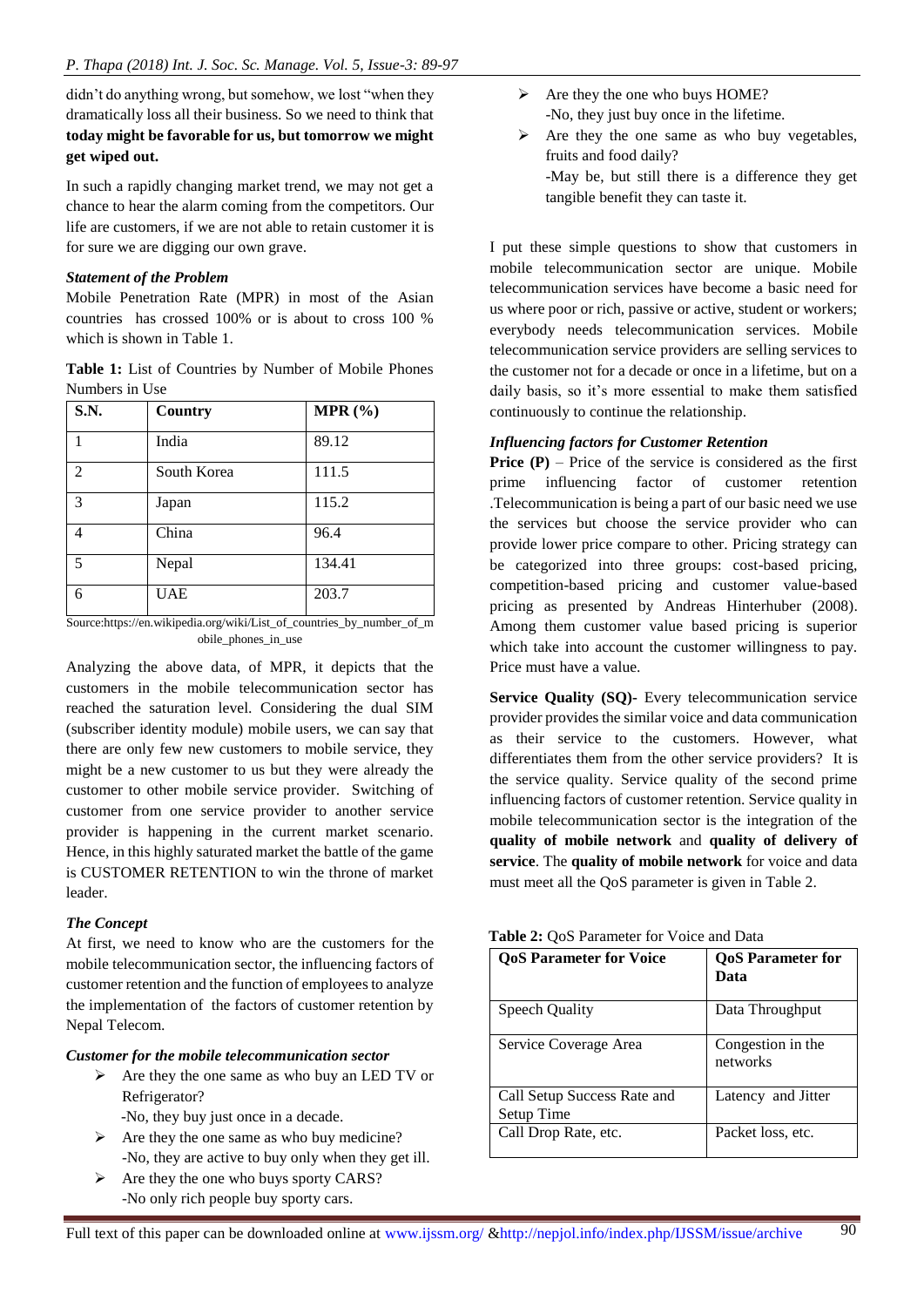And **the quality of delivery of service** must meet all the five antecedents of Servqual **(**Parasuraman *et al*., 1991) like tangibility, reliability, responsiveness, assurance and empathy. Services are delivered to the customer. These five antecedents are a part of customer care which will be discussed later.

**Promotion Mix (PM) -** Promotion is the means to communicate about the service between the service provider and customer. Promotion mix (Belch and Belch, 2004) is the mixture of different ways of promotion like advertisement, sale promotion, personal selling, direct marking and publicity as agreed by various researchers. Also word of mouth and recommendation from a satisfied customer is the best way of the promotion mix. Promotion aware, customers about the promise delivered by the service provider and how their service benefits customers if they purchase.

Customer purchase behavior and customer repurchase behavior are affected by promotion mix. The customer gets information from different sources of promotion mix, which they learn and store in their memory. They start to develop their own perception about the service. When they purchase a service they try to match the service with their learnt perception. If the exception of the service is met trust develops and the customer starts to repurchase services from the same service provider. So, customer retention is achieved (Table 3).

**Customer Care –** Even to retain a relationship among family members care is needed, to retain customer means to take care of them**.** Customer seeks care both before purchasing of services as well as after delivery of services. Moreover, customer care is a continuous process. "*How to take care of the customer?"* Table 4 shows the answered by the five antecedents of Servqual.

| <b>Elements</b>       | <b>Merit</b>                                    | <b>Demerit</b>                                           |
|-----------------------|-------------------------------------------------|----------------------------------------------------------|
| Advertisement         | Simultaneous Mass Communication on TV,          | One way communication, reaches many people who           |
|                       | FM and newspaper.                               | are not the potential buyers to waste of promotional     |
|                       |                                                 | cost.                                                    |
|                       |                                                 |                                                          |
| <b>Sale Promotion</b> | To increase sell in short time through          | Short term impact, over use of discounts, offer and      |
|                       | discounts, offer and bonus free service.        | bonus free service will decline brand image and profit.  |
|                       |                                                 |                                                          |
| Personal              | Face to Face two way communication, efficient   | Cost per contact is high and perception of the customer  |
| Selling               | for awareness and feedback.                     | depends on salesperson interactive skill and attitude.   |
|                       |                                                 |                                                          |
| <b>Direct</b>         | Direct communication with customer through      | Extra cost to maintain and manage a database of          |
| Marketing             | emails, online response, telemarketing.         | customer.                                                |
|                       |                                                 |                                                          |
| Publicity             | More credible to customers and to drag their    | If publicity went wrong, it will damage the brand of the |
|                       | attention as it's the new covered by the media. | company .Media may cover only the bad news.              |
|                       |                                                 |                                                          |
| Word of Mouth         | Free of cost and very effective advertisement   | It's not in the control of the service provider          |
|                       | done by our satisfied and loyal customer.       |                                                          |

|  | <b>Table 3:</b> The elements of promotion mix |  |  |  |
|--|-----------------------------------------------|--|--|--|
|--|-----------------------------------------------|--|--|--|

**Table 4:** The five antecedents of Servqual

| Tangibility    | Clean Surroundings, Modern Facilities, Neatly Uniformed Employees.                                   |
|----------------|------------------------------------------------------------------------------------------------------|
|                |                                                                                                      |
| Reliability    | Expected Quality, Accurate Billing and Records, Timely Performance.                                  |
| Responsiveness | Employee Willing to help, Quick Response, Prompt Technical Assistance.                               |
| Assurance      | Knowledge, Competence and Courtesy of Employees and their ability to convey trust and confidence     |
| Empathy        | Individual Attention, Understand Specific Needs, Opinion and Complaints of Customer are Implemented. |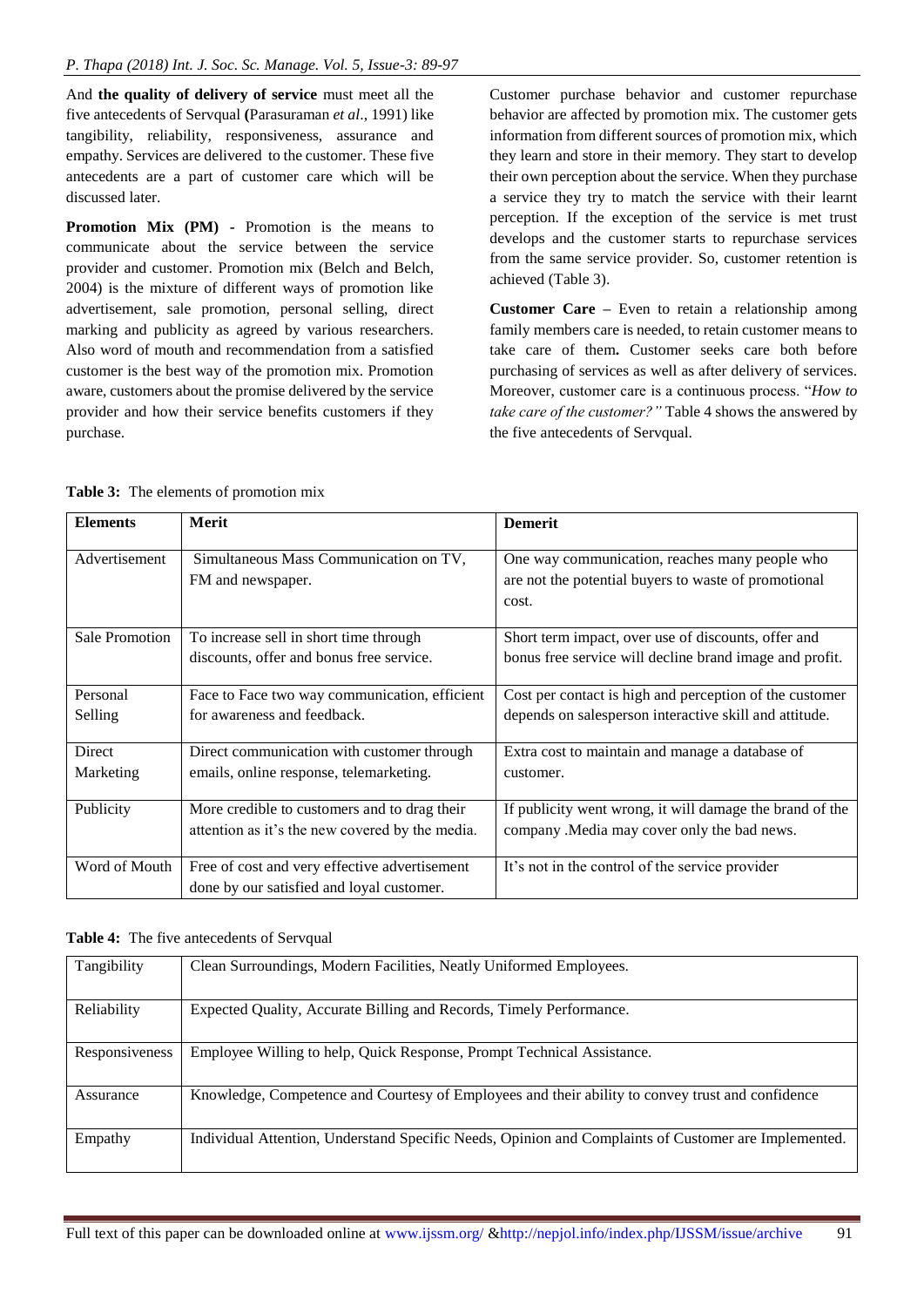When customers feel that the service providers is taking care of them, they prefer to do more business with the service provider. Customer satisfaction and customer loyalty can be achieved through customer care, which is the important factor for customer retention.

Innovation - Innovation means anything new created for the first time. Innovation is classified into two types as technical innovation and administrative innovation (Damanpour, 1991). Here technical innovation for telecommunication service provider is the innovation in the technology of their voice and data services. Administrative innovation is the innovation in the organizational structure, administrative and management processes, business, marketing and delivery of services .

The thing we have considered as best for today continuously gets degraded, as the time passages. In this competitive world, each service provider works to provide new things to attract and hold customers. So, innovation is the vital factor for customer retention.

# **Literature Review**

# *Nepal Telecom and Telecommunication Market in Nepal*

Nepal Telecom is the government-owned first mobile network service provider in Nepal. Nepal Telecommunication Corporation was transformed into Nepal Doorsanchar Company Limited (NDCL) from April, 2004.The company is known to the general public by the brand name "Nepal Telecom" as its registered trademark.

# *The Importance of Customer Retention*

The importance of customer retention has increased since a majority of firms started to suffer a noticeable loss of customers, along with the complexity and high costs of acquiring new customers (Bird, 2005). Thus, the model of competition has shifted from acquiring new customers to retaining existing customers and luring customers away from rival companies (Kalakota et al., 1996).

In the telecom sector, it has been estimated that about 27% of a given cellular supplier's subscriber are lost each year, which is estimated to be around 2.2% every month (Vandenbosch and Dawar, 2002).

It's more costly to acquire a new customer than to retain existing customers. Also, according to Hanks (2007), a mere 5% improvement in customer retention can lead to a 75% increase in profitability. We can relate these two facts to conclude that existing customer generates more profit not only by repurchasing service frequently, but also by saving expenditure on promotion mix.

## *Study on factors for Customer Retention*

There are lots of scholar who has studied on factors of customer retention. They have mentioned about customer satisfaction, loyalty, trust and behavior relationship relating to the customer retention. Loyalty, trust and behavior relationship begin when the customer gets satisfied and for the satisfaction of the customer towards the service and product of the company the governing factors are price, service quality, promotion mix, innovation and customer care . Consuegra *et al*. (2007) and Henning-Thurnau *et al*. (2002) distinguish service price-value, service quality, customers' services as factors having an influence on loyalty. Loyalty is defined as repeat purchase and word of mouth behavior. Terms used interchangeably in business include loyalty, customer retention, and switching behavior. (Vahid, 2009)

Pricing issues have been identified as key triggers for switching between service providers (Colgate and Hedge 2001). According to Martin-Consuegra (2007), customers those who are price conscious are usually not ready to pay prices for service or product if they seemed that the price is not reasonable. Peng and Wang (2006) explored that customers often switch their service providers mainly due to some pricing issues.

NSTPL, **S.N. Mobile Network Operators GSM Mobile Market Share (%)** STPL. 0.92% 5.10% 1 Nepal Telecom 47.9726% 2 Ncell Pvt. Ltd. 46.0086% MT. Noril 3 Nepal Satellite Telcom. Pvt Ltd 0.9217% 46.01% 4 Smart Telecom Pvt. Ltd 5.0967%

**Table 5:** Four known GSM mobile network service provider in Nepal with their market share: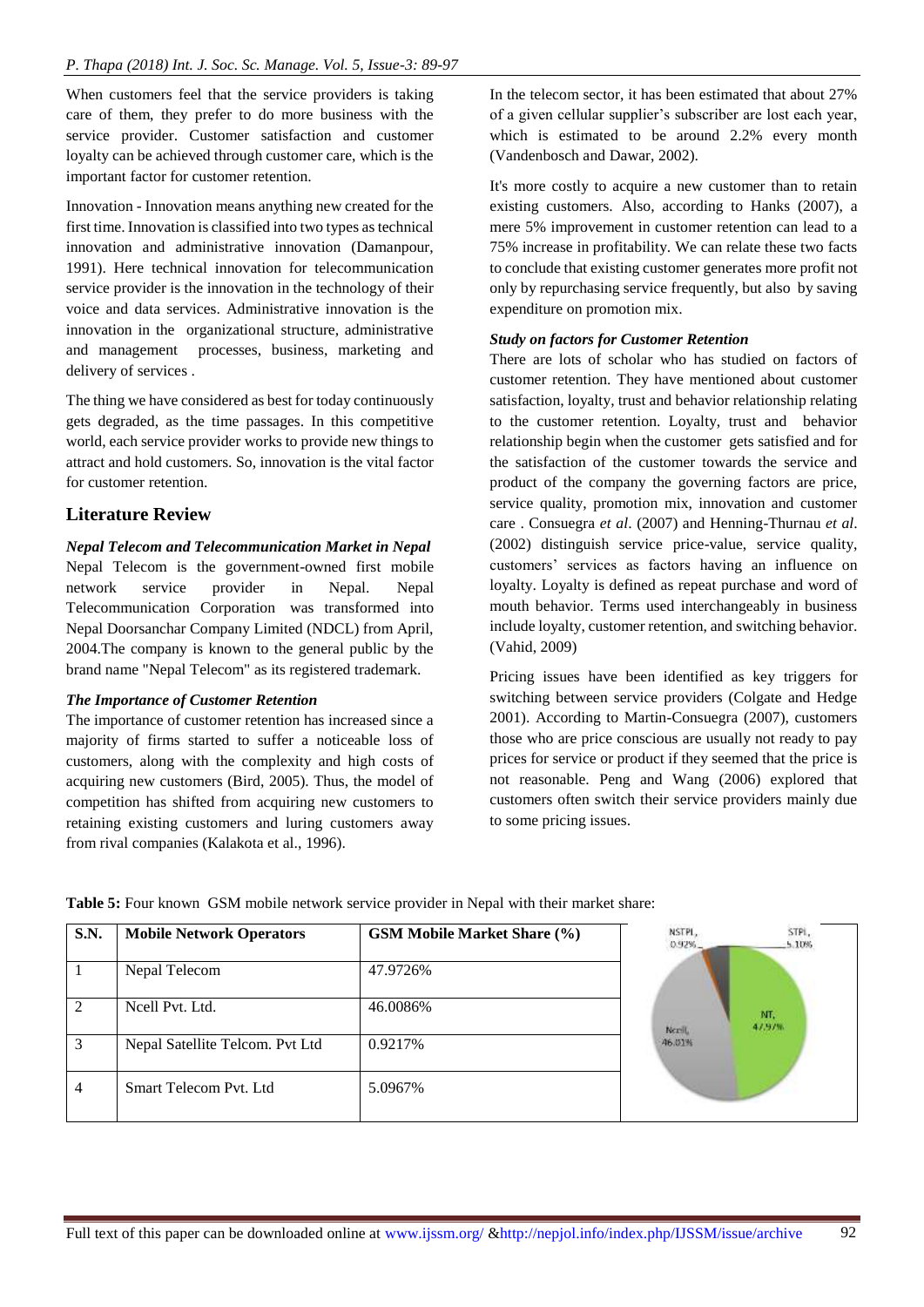Promotional strategies enable firms to attract and retain customers thus increased growth in terms of return on investments due to expanded client base (Kotler, 2007). According to Kotler and Armstrong (2012), the main functions of promotional mix being advertising, direct selling, sales promotion, personal selling ,public relations through which the customer loyalty or promotion of the product is maintained.

In this periods of high competition companies are suffering with losing their customers (Athanasopoulou, 2009). The competition is also becoming more and sharper. In order to obtain sustainable competitive advantage, telecommunication firms are forced to make innovation and do the best for customer satisfaction. (Srivastava and Bhatnagar, 2013).

Business performance can be enhanced only to putting efforts in present customers care for long term relationship. The customer-support service is crucial because now a day every company whether it is manufacturer or a service company the presence of customer-support service is important in any form (Roos and Edvardsson, 2008). Customer service is the gateway for a mobile customers' experience. Mobile operators that can achieve a high-level of service will be in a great position to win market share away from low-cost competitors. Great customer service is the key to retain existing customers (Srivastava and Bhatnagar, 2013).

Customers are becoming more sophisticated, segmented and demanding, and expect more in terms of customization, newness, quality and price (Stark, 2011). In order to survive in current conditions of market, firms within the industry must enhance their innovation capabilities in order to satisfy market demands and customer preferences to maintain a long-term competitive advantage (Panayides, 2006).

In the study, Innovation and Customer Retention in the Ghanaian Telecommunication Industry, an attempt was made to determine the relationship between innovation and customer retention. A regression analysis of ANOVA was calculated, customer retention as a dependent variable and innovation as independent variable. It can be seen that, with a significance of 0.000 (P≤0.000), an F-statistic value of 89.415 was obtained implying that there is a significant relationship between innovation and customer retention. In other words, innovation of the retention. (Kyei and Bayoh, 2017).

The research study Service Quality and Customers Preference of Cellular Mobile Service Providers (Rajkumar P. et al 2011) concluded that consumers' perception is widely varied in accordance with the communication quality, call service, facilities, price, customer care and service provider's quality.

Following are the already studied hypothesis, which are supported:

Price has positive effect on customer retention (Usman *et al*., 2014; Nusrat, 2018).

Perceived service quality has a direct positive effect on customer satisfaction, and also indirect positive effect on customer loyalty through customer satisfaction (Emmanuel, 2012).This finding is consistent with prior research where it was concluded that service quality is antecedent of customer loyalty (Rust and Oliver, 1994)

Promotion has a positive and significant effect on customer loyalty (Ameur *et al*., 2015). Customer loyalty is described as a customer's repeated visitation or repeat purchase behavior while including the emotional commitment or expression of a favorable attitude toward the service provider.

There is no impact of customer care services on the overall satisfaction of the mobile Phone subscribers is rejected; the customer care services have an impact on the overall satisfaction of the mobile phone subscribers. There is no relationship between overall satisfaction and switching intention of the subscribers is rejected, in case of satisfaction subscribers do not prefer to have the switching intention. (Srivastava and Bhatnagar, 2013). A positive relationship between customer satisfaction and customer service and a positive relationship between customer satisfaction and retention (Nusrat, 2018).

Innovation has positive relationship with customer satisfaction and brand loyalty (Ali, 2010; Tahir *et al*., 2012).

# *Objectives of the Study*

To analyze the implementation of the factors of Customer Retention by Nepal Telecom.

# **Research Methodology**

### *Research Design*

This research is descriptive in nature, which describe if Nepal Telecom has implemented the factors of customer retention to retain customers.

# *Data Process*

# *Population*

All individual using mobile networks and stakeholder related to the mobile telecommunication sectors are the population.

# *Sample Design*

Total 200 respondents are selected from the population for the purpose of the study.

# *Data Collection*

Mixed Questionnaire was developed to identify whether or not the Nepal Telecom has implemented the factors of customer retention. Separate types of questions sets were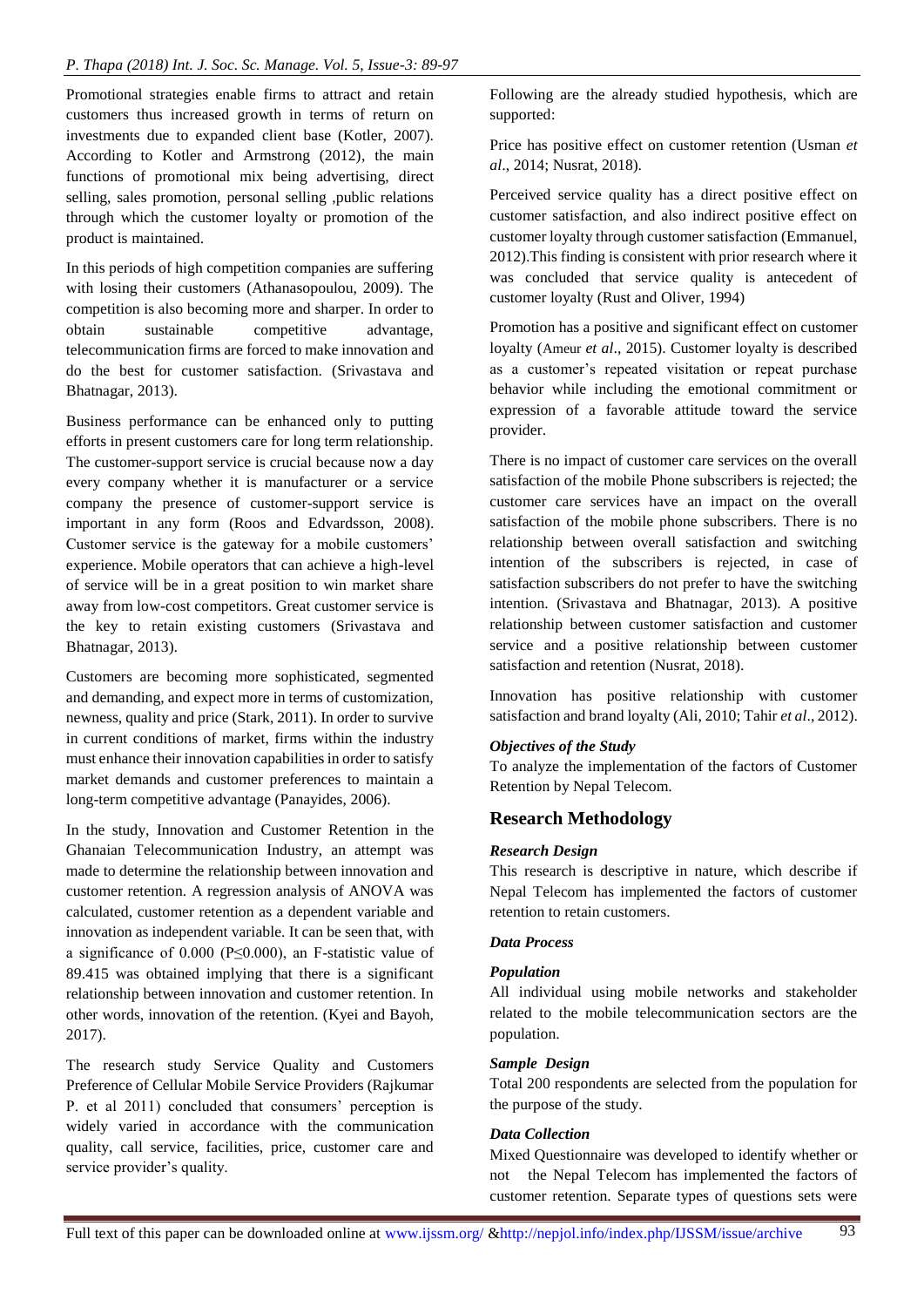designed to the customer of Nepal Telecom and to the customer of Ncell who left NT services.

Two to three questions related with each factors price ,service quality, promotion mix, customer care and innovation of customer retention were asked in the mixed questionnaire to the existing customer of Nepal Telecom. The customers of Ncell who left the service of Nepal Telecom were asked specific questions about the reasons to change service provider

|  |  | Table 6: Respondent Chart |  |  |
|--|--|---------------------------|--|--|
|--|--|---------------------------|--|--|

| S.N.             | <b>Descriptions</b>              | Numbers of        |
|------------------|----------------------------------|-------------------|
|                  |                                  | <b>Respondent</b> |
| 1.               | Random Selection of Existing     | 100               |
|                  | <b>Customer of Nepal Telecom</b> |                   |
| $\overline{2}$ . | Selection of Customer of Ncell   | 100               |
|                  | (Rival of Nepal Telecom) who     |                   |
|                  | left using Nepal Telecom         |                   |
|                  | service.                         |                   |

# **Findings and Description**

## *Findings from the Response of the Existing Customers of NT*

The findings of the data collected from hundred randomly selected existing customer of Nepal Telecom is shown in Table 7. Here A,B,C,D and E represents the format of a typical five-level Likert Scale i.e Strongly disagree, Disagree, Neither agree nor disagree, Agree, Strongly agree respectively.

**Table 7**: Statements of the Existing Customers of NT

# *Description from the finding of the Response from the existing customer of NT*

The findings imply that the Nepal Telecom is not more focused on retention of customer. Among the factor of influence of customer retention price is in favor in Nepal Telecom (NT) as 71 % of the customer thinks it has cheaper service than other. Regarding service quality i.e mobile network coverage, mobile data speed and call quality customers seems annoyed .79% of the customer disagree that network coverage is best . 80% of the customer says that there is call quality and call drop issue in the service of Nepal Telecom.70% of the customer says that there is issue to data speed . As service quality is correlated with customer satisfaction (Emmanuel, 2012) which is in turn correlated with customer retention, it seems Nepal Telecom must work urgently on improving the quality of service to retain customer.

25% of the customer are ready to pay more if the service quality of the NT is improved ,which basically means revenue can be increased ,as these type of customer are less price sensitive rather more concerns on quality. Despite of lots of advertisement in media (TV, Radio and Newspaper), its surprise to know that 44% of the customer disagree about the awareness of information on the offer of voice and data package given by NT, 49 % of the customer disagree about the easiness to recharge the service and 39% of the customer are unaware of bonus voice, sms and data on using more services. This shows that NT has not use integrated promotion mix to make aware and inform customer properly about their services and offered package. Promotion has a positive and significant effect on customer loyalty. (Ameur *et al*., 2015).

| S.N.           | <b>Statement on Factors of Customer Retention</b>                       | Response of Existing Customer |    |                |    |                |  |  |
|----------------|-------------------------------------------------------------------------|-------------------------------|----|----------------|----|----------------|--|--|
|                |                                                                         | A                             | B  | $\mathbf C$    | D  | E              |  |  |
| 1.             | The Price of service of Nepal Telecom in Cheapest among Others.         | 2                             | 6  | 21             | 47 | 24             |  |  |
| $\overline{2}$ | Network Coverage of Nepal Telecom is best among others.                 | 67                            | 12 | 5              | 11 | 5              |  |  |
| 3              | Nepal Telecom does not have issue in Call Quality with less call drop.  | 52                            | 28 | 9              | 7  | $\overline{4}$ |  |  |
| $\overline{4}$ | NT does not have issue in data speed for internet (facebook ,youtube).  | 38                            | 32 | 24             | 4  | 2              |  |  |
| 5              | You are willing to pay more if the service of Nepal Telecom improves.   | 12                            | 17 | 46             | 10 | 15             |  |  |
| 6              | Nepal Telecom informs you about the offer of voice and data package.    | 13                            | 31 | 36             | 8  | 12             |  |  |
| 7              | You are able to recharge services easily.                               | 38                            | 11 | 21             | 17 | 11             |  |  |
| 8              | You get bonus on voice, sms and data on using more services.            | 12                            | 27 | 37             | 19 | 5              |  |  |
| 9.             | Nepal Telecom shows interest to solve your complain.                    | 67                            | 21 | 11             |    | $\Omega$       |  |  |
| 10.            | Are you satisfied by the behavior of the employees of Nepal Telecom     | 72                            | 24 | $\overline{2}$ |    | 1              |  |  |
| 11.            | Nepal Telecom provides innovative technology of voice and data services | 20                            | 24 | 34             | 9  | 13             |  |  |
| 12.            | Your will not switch to other service provider from Nepal Telecom       | 27                            | 39 | 21             | 8  | 5              |  |  |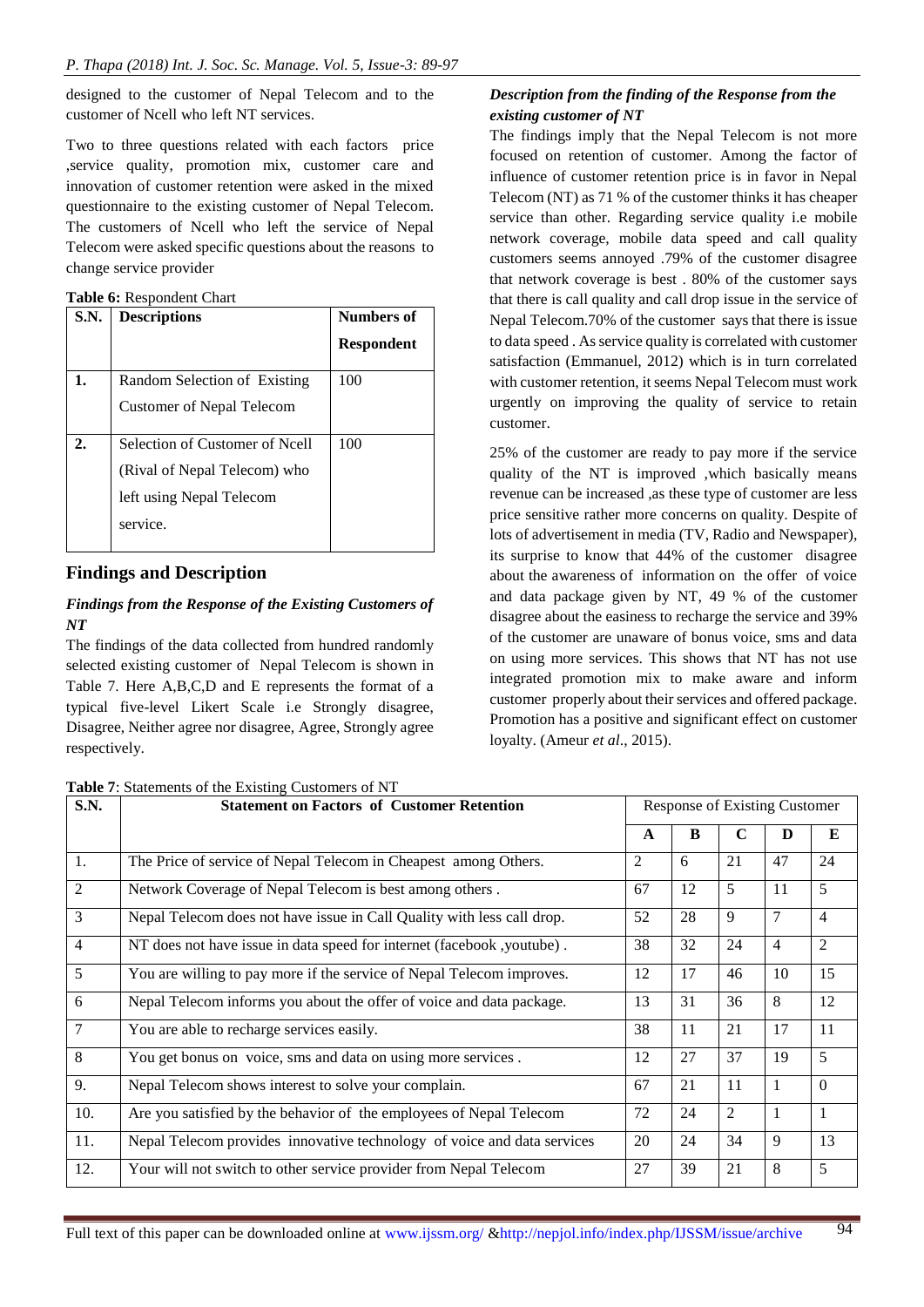| S.N. | Reasons to Leave the NT Service                     | Response of the Customer |                |                |    |                |
|------|-----------------------------------------------------|--------------------------|----------------|----------------|----|----------------|
|      |                                                     | A                        | B              | C              | D  | E              |
| 1.   | High Price on Voice and Data                        | 39                       | 47             | $\overline{4}$ | 6  | $\overline{4}$ |
| 2.   | <b>Issue of Network Coverage</b>                    | 3                        | 17             | 5              | 42 | 33             |
| 3.   | Issue of Service Quality (Call Quality , Call Drop) | 2                        | 11             | 3              | 38 | 46             |
| 4.   | Data Speed Issue                                    | $\theta$                 | 19             | 9              | 35 | 37             |
| 5.   | <b>Frequent Network Distrubance</b>                 | $\Omega$                 | 3              | 3              | 26 | 68             |
| 6.   | Better service of Ncell                             | $\overline{7}$           | $\overline{7}$ | 35             | 18 | 33             |
| 7.   | Better Offer and Bonus from Ncell                   | $\overline{2}$           | 8              | 23             | 41 | 26             |
| 8.   | Neell Easy Available of Recharge Card               | $\mathbf{1}$             | $\overline{4}$ | 12             | 53 | 30             |
| 9.   | Better Complain Resolution from Ncell               | 5                        | 3              | 47             | 26 | 19             |
| 10.  | <b>Better Customer Care from Ncell</b>              | 2                        | $\Omega$       | 43             | 32 | 23             |

|  |  | Table 8: Response of Ncell customers who left NT services |  |  |
|--|--|-----------------------------------------------------------|--|--|
|  |  |                                                           |  |  |

88% of the customer disagree that Nepal Telecom shows interest to solve your complain and 96% of the customer aren't satisfied by the behavior of the employees of Nepal Telecom. This shows the pathetic situation of complain resolution and customer relationship of the service provider. Even to retain a relationship among family members care is needed, to retain customer means to take care of them**.**  Customer seeks care both before purchasing of services as well as after delivery of services. Moreover customer care is a continuous process. NT must urgently work to improve customer care system..

Only 21% of the customer agree that NT provides innovative technology of voice and data services and 34% neither agree nor disagree. Most important is that 66% of the customer disagree that they will not switch to other service provider from Nepal Telecom. Means if NT does not put immediate concerns to retain customer, it may suffer from huge customer churn.

# *Findings from the Response of Ncell customers who left NT services*

The findings of the date collected from eighty Ncell customers who left NT services were specifically asked the reasons to leave the service of NT is given in Table 8.

# *Description from the finding from the Response of Ncell customers who left NT services*

The main cause of customers to switch to Ncell service provider is the issue in service of NT as:

- 96% of the customer says NT has frequent Network Distrubance.
- 84% of the customer says NT has issue of Service Quality (Call Quality ,Call Drop).
- 75% of the customer says NT has issue in network coverage.
- 72% of the customer says NT has issue in Data Speed.

Other reasons are better service, offer, complain resolution and customer care from Ncell as:

- 83% of the customer says Ncell has easy availability of recharge card.
- 67% of the customer says Ncell offer and Bonus are better than NT.
- 55% of the customer says Ncell has better customer care.
- 51% of the customer says Ncell has better service than NT

# **Conclusion**

Now, customers have the choice to choose the service provider whichever they feel is valuable and retain to that service provider .So, customers are the King .This study about the implementation of customer retention by NT shows that NT need to improve a lot and make effective strategies for customer retention . If right strategy only implement as soon as possible , it's in the position to face a huge customer churn.

Lower price of service may have hold the existing customer but still 66% of the customer disagree that they will not switch to other service provider from Nepal Telecom. Customer are annoyed due to the service quality and frequent network disturbance. This halts customer satisfaction and customer loyalty. Ultimately, occurrence of customer churn.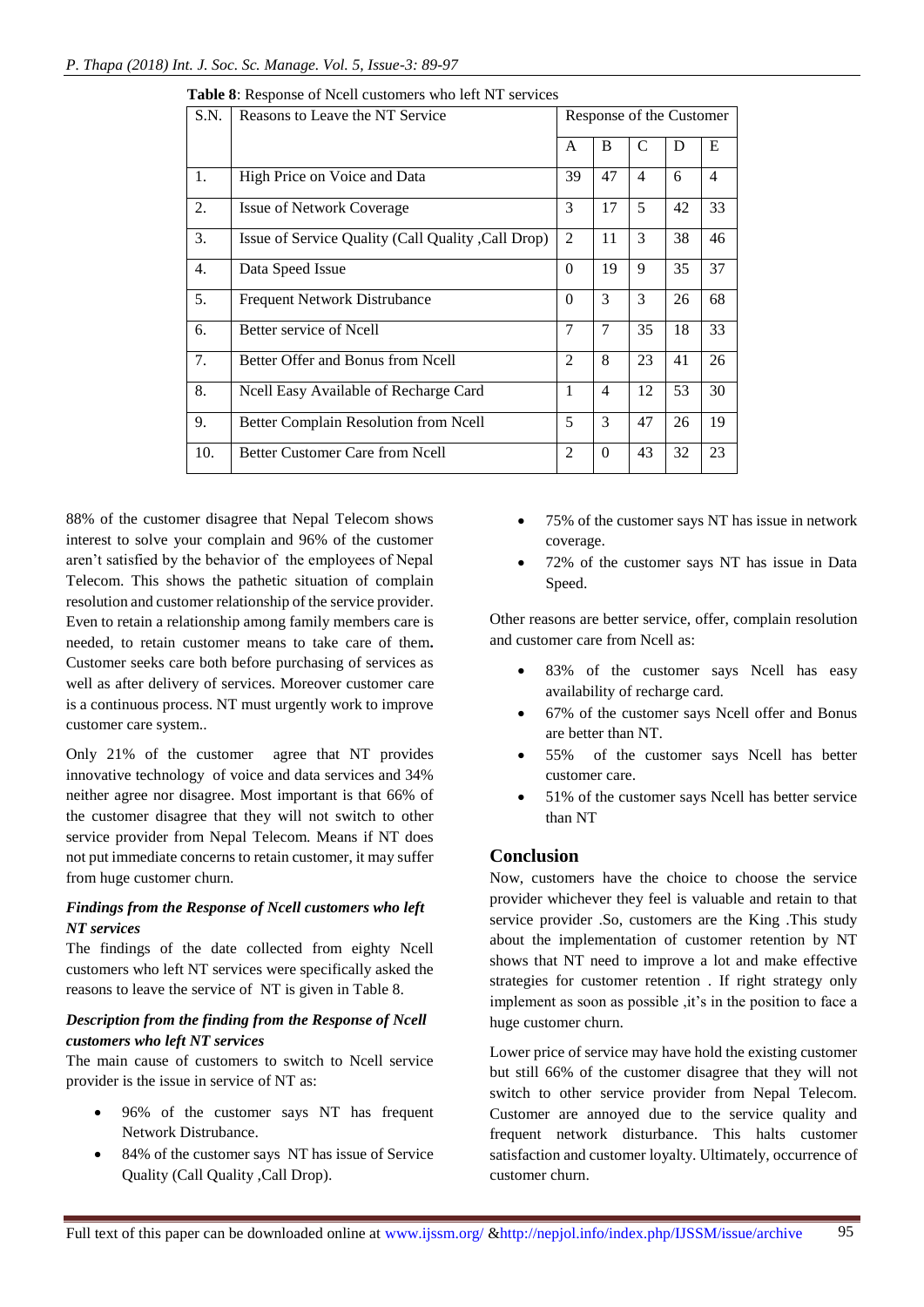It seems NT is unable to maintain service quality and customer care, so to compensate this, it has lowered price of the its service among other service provider .This compensation may not work in upcoming days as customer are becoming more conscious on service quality and customer relation behavior of the service provider rather than price. 78% of the customer s in the survey said that they are ready to pay more for better service. NT need to solve its service issue, use integrated promotion mix to inform its customer about offer and develop effective customer relationship management system to hold existing customer before it's too late.

## **Further Study**

- For further study customer of different geographical location must be included as service quality of different service provider may differ in different area. Also consideration of the gender, age, occupation of the respondent.
- Employees Role it the customer retention process of NT. Correlation of employees satisfaction and motivation.

### **References**

- Agyei PM and Kilika JM (2013) The Relationship Between Service Quality and Customer Loyalty in the Kenyan Mobile Telecommunication Service Industry. *European Journal of Business and Management* **5**(23): 26-36.
- Ali RN (2010) Impact of Innovation on Customer Satisfavtion and Brand Loyalty, A Study of Mobile Phones users in Pakistan. *European Journal of Social Science* 16(2).
- Ameur I, Keltouma MA, Souar Y (2015) The Impact of Marketing Mix Elements on Customer Loyalty for an Algerian Telecommunication Company. *Expert Journal of Marketing* **3**(1).
- Athanasopoulou P (2009) Relationship Quality A Critical Literature Review and Research Agenda. *European Journal of Marketing*.
- Belch GE and Belch MA (2004) Advertising and promotion: an integrated marketing communication perspective. McGraw-Hill, pp 15-16.
- Bird A (2005) Assessing Customer Retention Techniques. American Banker, Source Media, Inc. 170: pp: 11-11.
- Chadha SK and Kapoor D (2009) Effect of switching cost, service quality and customer satisfaction on customer loyalty of cellular service providers in Indian market. *IUP Journal of Marketing Management* **8**(1): 23-37.
- Colgate M and Hedge R (2001) An Investigation Into the Switching Process in Retail Banking Services. *International Journal of Bank Marketing* **19**(5): 201-212.
- Consuegra D, Molina A and Esteban À (2007) An Integrated Model of Price, Satisfaction and Loyalty: an Empirical Analysis in Service Sector. *Journal of Product and Brand management* **16**(7): 459-468.
- Damanpour F (1991). Organizational innovation: a meta-analysis of effects of determinants and moderators. *Academy of Management Journal*, **34**(3): 55-90.
- Emmanuel ASQ (2012) An Investigation of key Determinants of Customer Loyalty. NHH Bergen, Dec 2012.
- Hanks RD (2007) Listen and Learn. *Restaurant Hospitality* **91**(8): 70-72.
- Henning-Thurau T, Gwinner KP, Gremler DD (2002) Understanding Relationship Marketing Outcomes: an Integration of Relational benefits and Relationship Quality. *Journal of Service Research* **4**(3): 230-247.
- Hinterhuber A (2008) Customer value-based pricing strategies: why companies resist. *Journal of business strategy* **29**(4): 41-50.
- Kalakota R, Stone T et al (1996) Frontiers of Electronic Commerce. Whinston, Addison-Wesley Pub (Sd).
- Kotler P (2007) Managing Integrated Marketing Communications, Marketing Management, 10th Ed. New Delhi: Prentice Hall of India.
- Kotler P and Armstrong G (2012) Principles of marketing.  $14<sup>th</sup>$ edition, Pearson Education Inc.
- Kyei DA and Bayoh, ATM (2017). Innovation and Customer Retention in the Ghanaian telecommunication industry. *International Journal of Innovation* **5**(2): 171- 183.
- Martin-Consuegra D, Molina A and Esteban A (2007) An Integrated Model of Price, Satisfaction and Loyalty: An Empirical analysis in the Service Sector. *Journal of Product and Brand Management* **16**(7): 459-468.
- Nusrat J (2018) Customer Retention and Telecommunication services in Bangladesh.
- Panayides P (2006) Enhancing innovation capability through relationship management and implications for performance. *European Journal of Innovation Management* **9**(1): 466-483.
- Parasuraman A, Zeithaml VA and Berry LL (1991) Refinement and reassessment of the SERVQUAL scale|. *Journal of Retailing* **67**: 420-450.
- Peng LY and Wang Q (2006) Impact of Relationship Marketing Tactices (RMTs) on Switchers and Stayers in a Competitive Service Industry. *Journal of Marketing Management* **22**: 25-59
- Rajkumar P et al (2011) Service Quality and Customers Preference of Cellular Mobile Service Providers. *Journal of Technology Management and Innovation.*
- Roos I and Edvardsson B (2008) Customer-support service in the relationship perspective. *Managing Service Quality* **18**(1): 87-107.
- Rust RT and Oliver RL (1994) Service quality: insights and managerial implications from the frontier, in Rust, R.T. and Oliver, R.L. (Eds), *Service Quality: New Directions in Theory and Practice,* pp. 1-20. Sage: Thousand Oaks, CA.